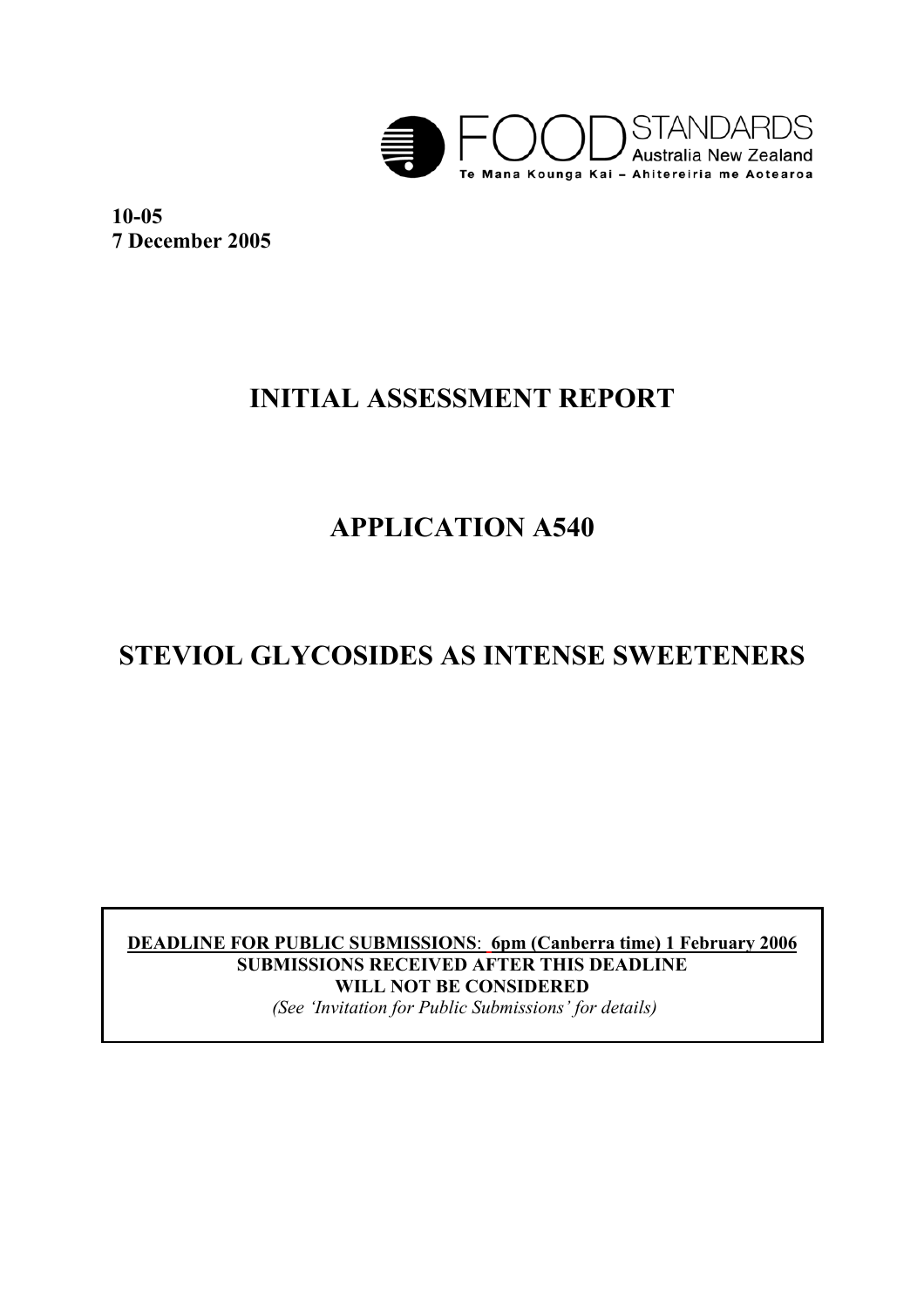#### **FOOD STANDARDS AUSTRALIA NEW ZEALAND (FSANZ)**

FSANZ's role is to protect the health and safety of people in Australia and New Zealand through the maintenance of a safe food supply. FSANZ is a partnership between ten Governments: the Australian Government; Australian States and Territories; and New Zealand. It is a statutory authority under Commonwealth law and is an independent, expert body.

FSANZ is responsible for developing, varying and reviewing standards and for developing codes of conduct with industry for food available in Australia and New Zealand covering labelling, composition and contaminants. In Australia, FSANZ also develops food standards for food safety, maximum residue limits, primary production and processing and a range of other functions including the coordination of national food surveillance and recall systems, conducting research and assessing policies about imported food.

The FSANZ Board approves new standards or variations to food standards in accordance with policy guidelines set by the Australia and New Zealand Food Regulation Ministerial Council (Ministerial Council) made up of Australian Government, State and Territory and New Zealand Health Ministers as lead Ministers, with representation from other portfolios. Approved standards are then notified to the Ministerial Council. The Ministerial Council may then request that FSANZ review a proposed or existing standard. If the Ministerial Council does not request that FSANZ review the draft standard, or amends a draft standard, the standard is adopted by reference under the food laws of the Australian Government, States, Territories and New Zealand. The Ministerial Council can, independently of a notification from FSANZ, request that FSANZ review a standard.

The process for amending the *Australia New Zealand Food Standards Code* is prescribed in the *Food Standards Australia New Zealand Act 1991* (FSANZ Act). The diagram below represents the different stages in the process including when periods of public consultation occur. This process varies for matters that are urgent or minor in significance or complexity.

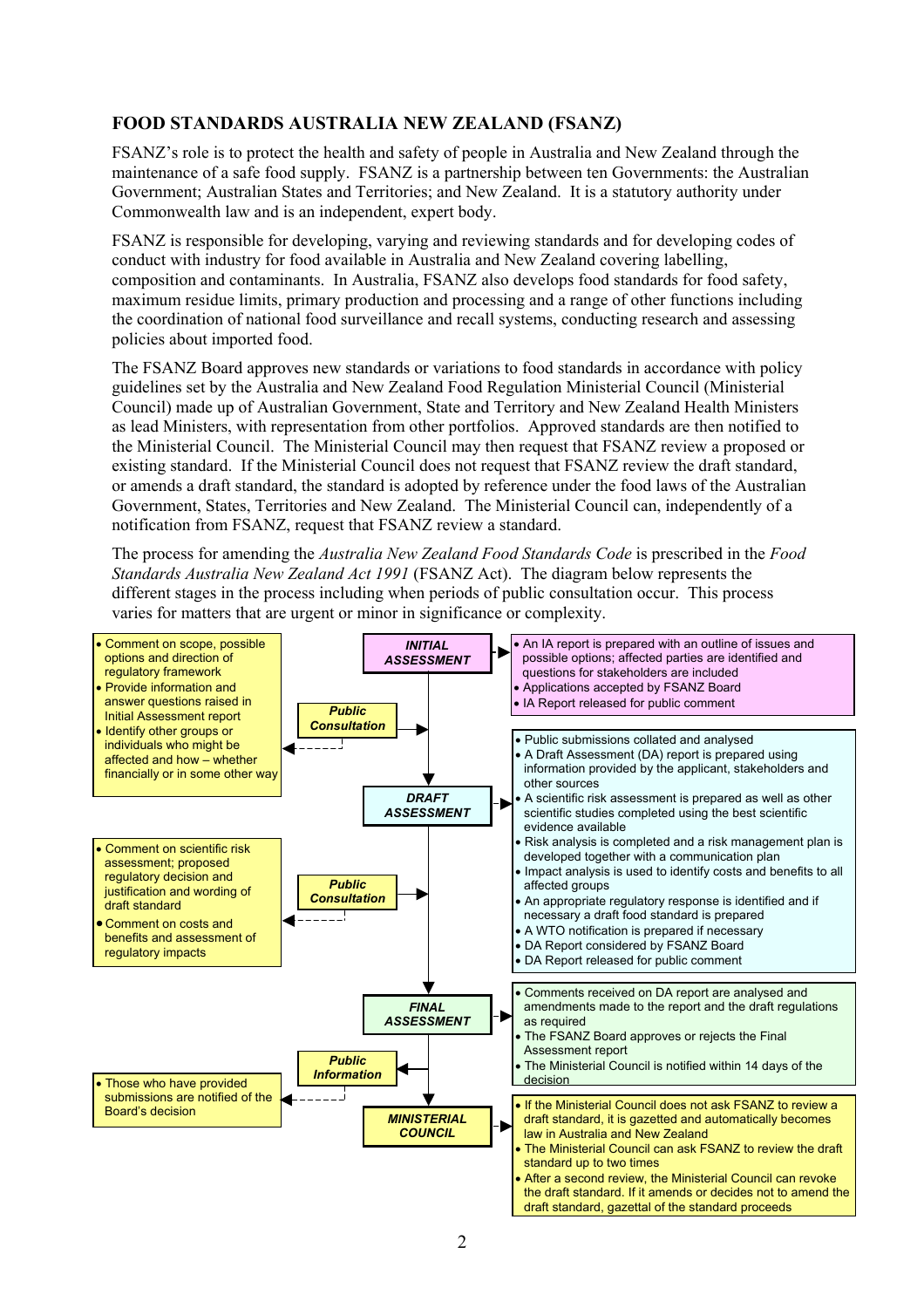#### **INVITATION FOR PUBLIC SUBMISSIONS**

FSANZ has prepared an Initial Assessment Report for Application A540, which includes the identification and discussion of the key issues.

FSANZ invites public comment on this Initial Assessment Report for the purpose of preparing an amendment to the Code for approval by the FSANZ Board.

Written submissions are invited from interested individuals and organisations to assist FSANZ in preparing the Draft Assessment for this Application. Submissions should, where possible, address the objectives of FSANZ as set out in section 10 of the FSANZ Act. Information providing details of potential costs and benefits of the proposed change to the Code from stakeholders is highly desirable. Claims made in submissions should be supported wherever possible by referencing or including relevant studies, research findings, trials, surveys etc. Technical information should be in sufficient detail to allow independent scientific assessment.

The processes of FSANZ are open to public scrutiny, and any submissions received will ordinarily be placed on the public register of FSANZ and made available for inspection. If you wish any information contained in a submission to remain confidential to FSANZ, you should clearly identify the sensitive information and provide justification for treating it as commercial-in-confidence. Section 39 of the FSANZ Act requires FSANZ to treat inconfidence, trade secrets relating to food and any other information relating to food, the commercial value of which would be, or could reasonably be expected to be, destroyed or diminished by disclosure.

Submissions must be made in writing and should clearly be marked with the word 'Submission' and quote the correct project number and name. Submissions may be sent to one of the following addresses:

| Food Standards Australia New Zealand | Food Standards Australia New Zealand |
|--------------------------------------|--------------------------------------|
| <b>PO Box 7186</b>                   | PO Box 10559                         |
| Canberra BC ACT 2610                 | The Terrace WELLINGTON 6036          |
| <b>AUSTRALIA</b>                     | <b>NEW ZEALAND</b>                   |
| Tel (02) 6271 2222                   | Tel (04) 473 9942                    |
| www.foodstandards.gov.au             | www.foodstandards.govt.nz            |

#### **Submissions need to be received by FSANZ by 6pm (Canberra time) 1 February 2006.**

Submissions received after this date may not be considered, unless the Project Coordinator has given prior agreement for an extension.

While FSANZ accepts submissions in hard copy to our offices, it is more convenient and quicker to receive submissions electronically through the FSANZ website using the Standards Development tab and then through Documents for Public Comment. Questions relating to making submissions or the application process can be directed to the Standards Management Officer at the above address or by emailing slo@foodstandards.gov.au.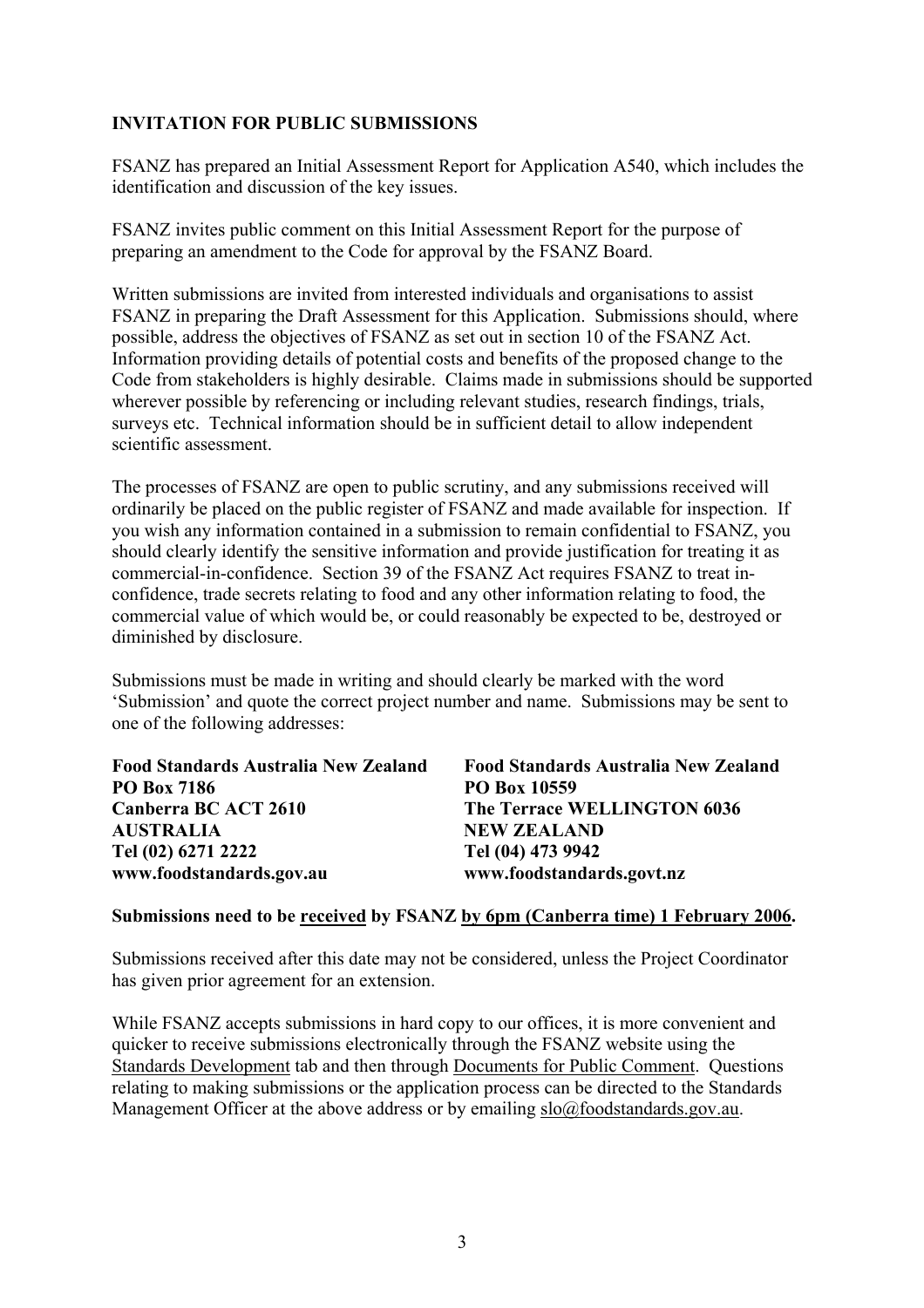Assessment reports are available for viewing and downloading from the FSANZ website. Alternatively, requests for paper copies of reports or other general inquiries can be directed to FSANZ's Information Officer at either of the above addresses or by emailing info@foodstandards.gov.au.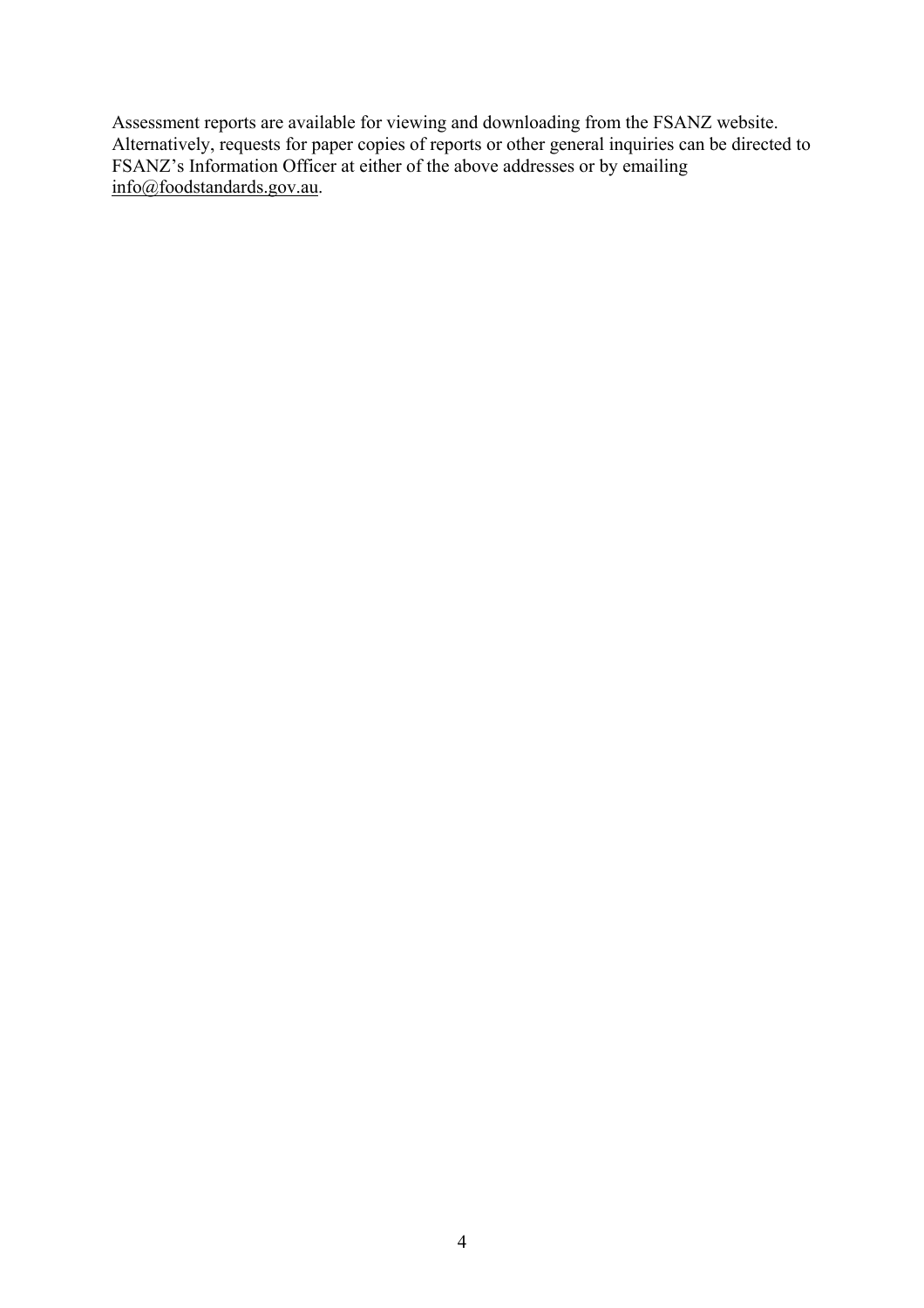# **CONTENTS**

| 1.1                      |                                                             |  |
|--------------------------|-------------------------------------------------------------|--|
| 2.                       |                                                             |  |
| 3.                       |                                                             |  |
| $\boldsymbol{4}$ .       |                                                             |  |
| 41<br>4.2                |                                                             |  |
| 5.                       |                                                             |  |
| 5.1<br>5.2<br>5.4<br>5.5 | RELEVANT INTERNATIONAL OR NATIONAL REGULATORY STANDARDS  11 |  |
| 6.                       |                                                             |  |
| 7.                       |                                                             |  |
| 7.1<br>7.2               |                                                             |  |
| 8.                       |                                                             |  |
| 8.1<br>8.2               |                                                             |  |
| 9.                       |                                                             |  |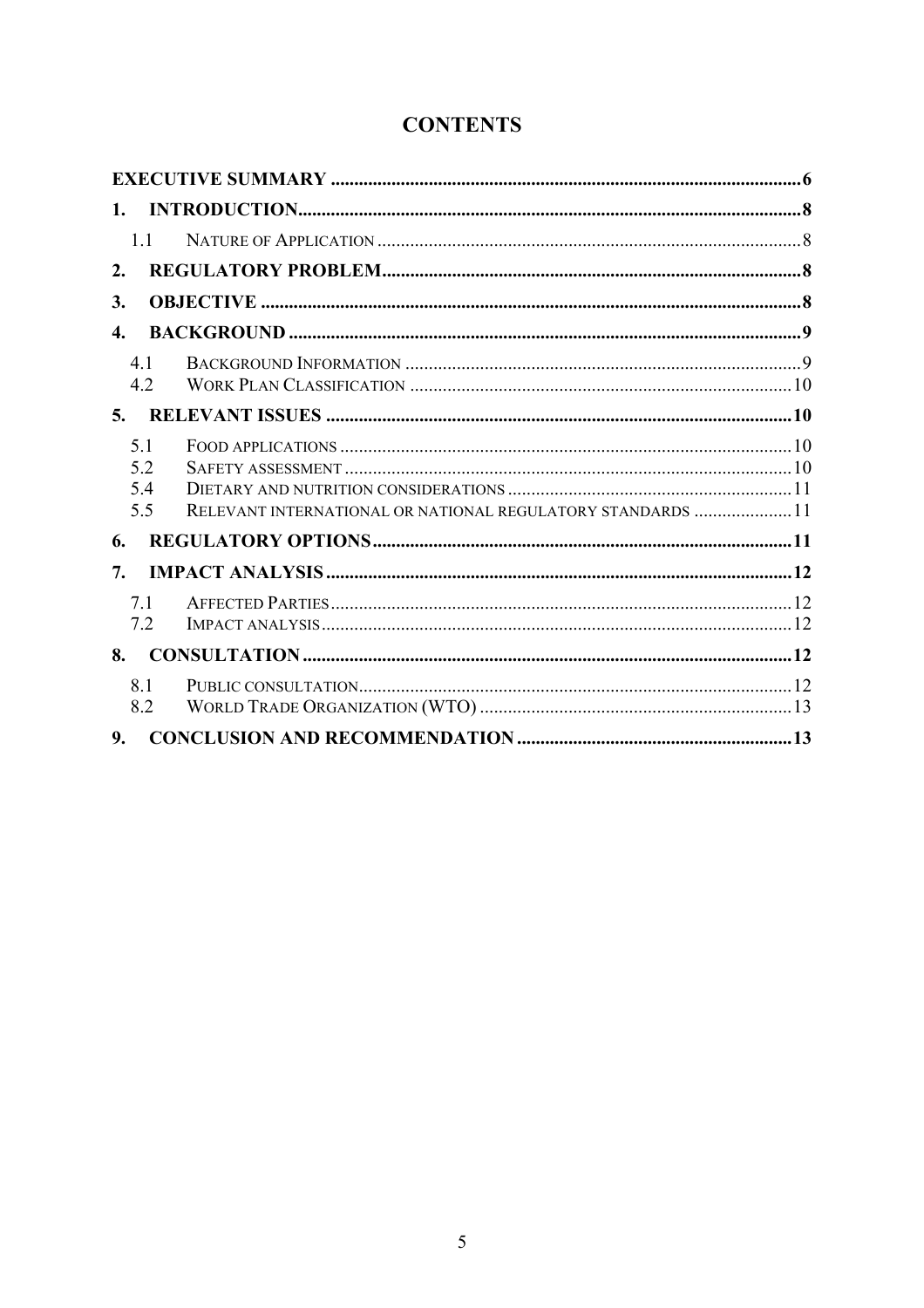# **Executive Summary**

Steviol glycosides are high intensity sweeteners, extracted from *Stevia rebaudiana*. They are 250-300 times sweeter than sucrose and have been used for several years in a number of countries as sweeteners for a range of food products.

FSANZ received an Application (A540) on 31 May 2004 from the Plant Sciences Group, Central Queensland University and Australian Stevia Mills Pty Ltd to amend Standard 1.3.1 – Food Additives of the *Australia New Zealand Food Standards Code* (the Code) to approve the use of steviol glycosides<sup>1</sup> (extracts of the herb *Stevia rebaudiana*) as an intense sweetener for a wide variety of foods. Approval is therefore specifically being sought to include steviol glycosides in Schedule 1 or 2 of Standard 1.3.1.

The Applicant notified FSANZ on 20 September 2005 that they were seeking the Application to be progressed under the cost-recovery arrangements of FSANZ, rather than waiting for commencement in the Second Quarter of 2006 under the current Work Plan. Consequently, Work on this Group 3 (cost-recovered) Application commenced on 30 September 2005 following receipt of the fee for Initial Assessment.

Food additives are required to undergo pre-market assessment before approval for use in Australia and New Zealand. The objective of this Initial Assessment Report is to determine whether it may be appropriate to amend the Code to permit the use of steviol glycosides as a food additive. This Initial Assessment Report is not a detailed assessment of the Application but rather an assessment of whether the Application should be accepted for further consideration. It also provides a summary of the information provided by the Applicant, outlining the relevant issues and questions, to assist in identifying affected parties necessary to complete the assessment.

The Applicant has submitted a thorough toxicological data package including details of the maximum levels in a range of foods to which steviol glycosides are proposed to be added. In addition, dietary exposure calculations of potential dietary intakes of steviol glycosides for Australian consumers based on 1995 National Nutrition Survey figures, were submitted by the Applicant. This Application will require a comprehensive risk assessment and consideration of risk management options.

Having regard to the criteria for Initial Assessments in section 13 of the *Food Standards Australia New Zealand Act 1991* (FSANZ Act), FSANZ recommends that the Application be accepted for the following reasons:

- The Application is to permit the use of steviol glycosides as an intense sweetener (food additive).
- The Application relates to a matter that may warrant a variation of a food regulatory measure in Standard 1.3.1, if further assessment supports such a variation.
- The Application is not so similar to a previous application that it ought not be accepted.

 $\overline{a}$ <sup>1</sup> The most common names used for steviol glycosides are stevia, stevioside and sometimes stevia extract and stevia sugar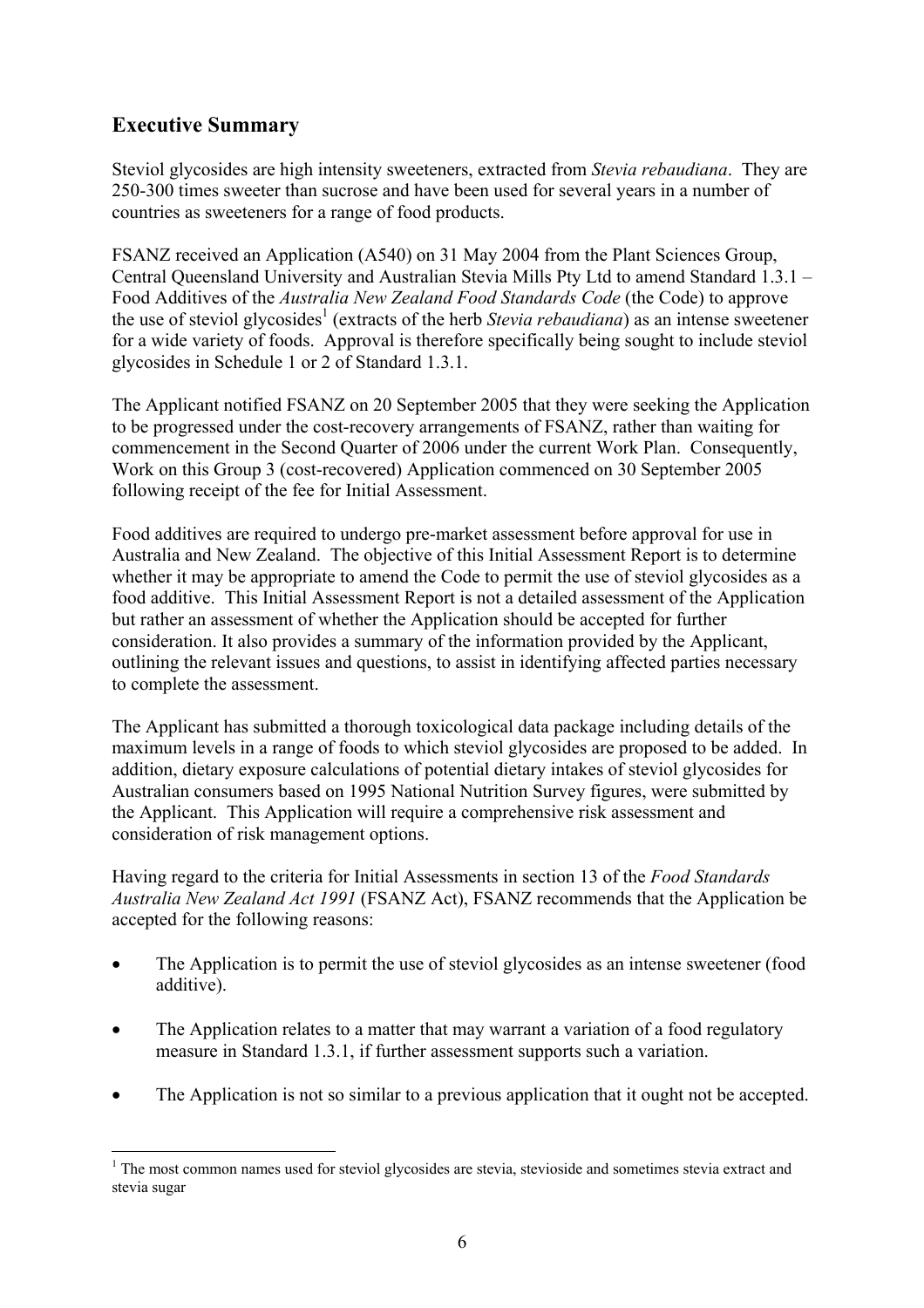- At this stage of the assessment, the Authority is not able to determine whether the costs that would arise from a variation to the Code to approve steviol glycosides as a food additive would outweigh the direct and indirect benefits to the community, Government or industry. The Authority will call for specific submissions on this issue and address the matter at Draft Assessment.
- There are no other measures (available to FSANZ or not) that would be available and more cost-effective than a variation to the Code as a result of this Application.

The Application has been accepted following Initial Assessment on this basis. FSANZ now seeks submissions to assist it to assess the Application at Draft Assessment.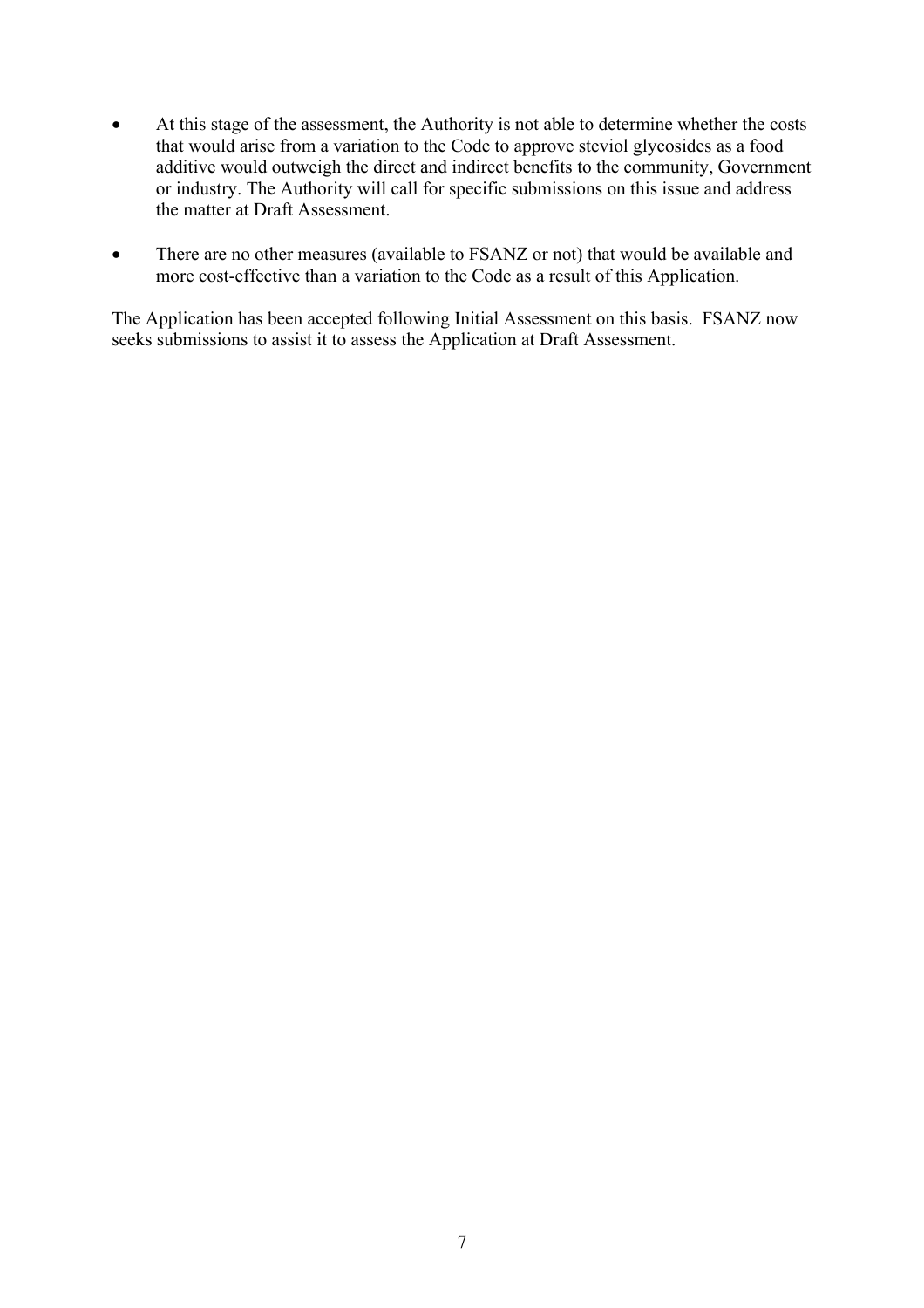# **1. Introduction**

FSANZ received an Application on 31 May 2004 from the Plant Sciences Group, Central Queensland University and Australian Stevia Mills Pty Ltd to amend Standard 1.3.1 – Food Additives of the *Australia New Zealand Food Standards Code* (the Code) to approve the use of steviol glycosides (extracts of the herb *Stevia rebaudiana*) as intense sweeteners for a wide variety of foods.

Work on this Group 3 (cost-recovered) Application commenced on 30 September 2005.

#### **1.1 Nature of Application**

The Applicant requests that steviol glycosides be used as a food additive (sweetener and/or flavour enhancer) in the following foods:

- soft drinks and cordials,
- milk, soy and mineral drinks,
- canned fruit, jams and juices,
- ice creams, yoghurts and other dairy products,
- cakes, biscuits, pastries and desserts,
- toppings, sauces, chutneys, spreads etc; and
- cereals, muesli bars and confectionaries.

The Applicant provided data to estimate the maximum limits of steviol glycosides (expressed as steviol) likely to be used as a sugar replacement in a range of common food products.

# **2. Regulatory Problem**

Standard 1.3.1 – Food Additives requires that food additives undergo a pre-market risk assessment through an application to FSANZ before being offered for sale in Australia and New Zealand.

Steviol glycosides are being requested as a new intense sweetener (food additive) for Australia and New Zealand. There is currently no permission within Standard 1.3.1 for using steviol glycosides as a food additive; therefore a pre-market assessment is required.

# **3. Objective**

The objective of this assessment is to determine whether it is appropriate to amend the Code to permit the use of steviol glycosides as a food additive for a wide variety of foods. The requirement for pre-approval is designed to ensure that steviol glycosides are safe for use and that there is a technological justification for its proposed use, prior to consumption in foods by members of the public.

In developing or varying a food standard, FSANZ is required by its legislation to meet three primary objectives which are set out in section 10 of the FSANZ Act. These are:

the protection of public health and safety;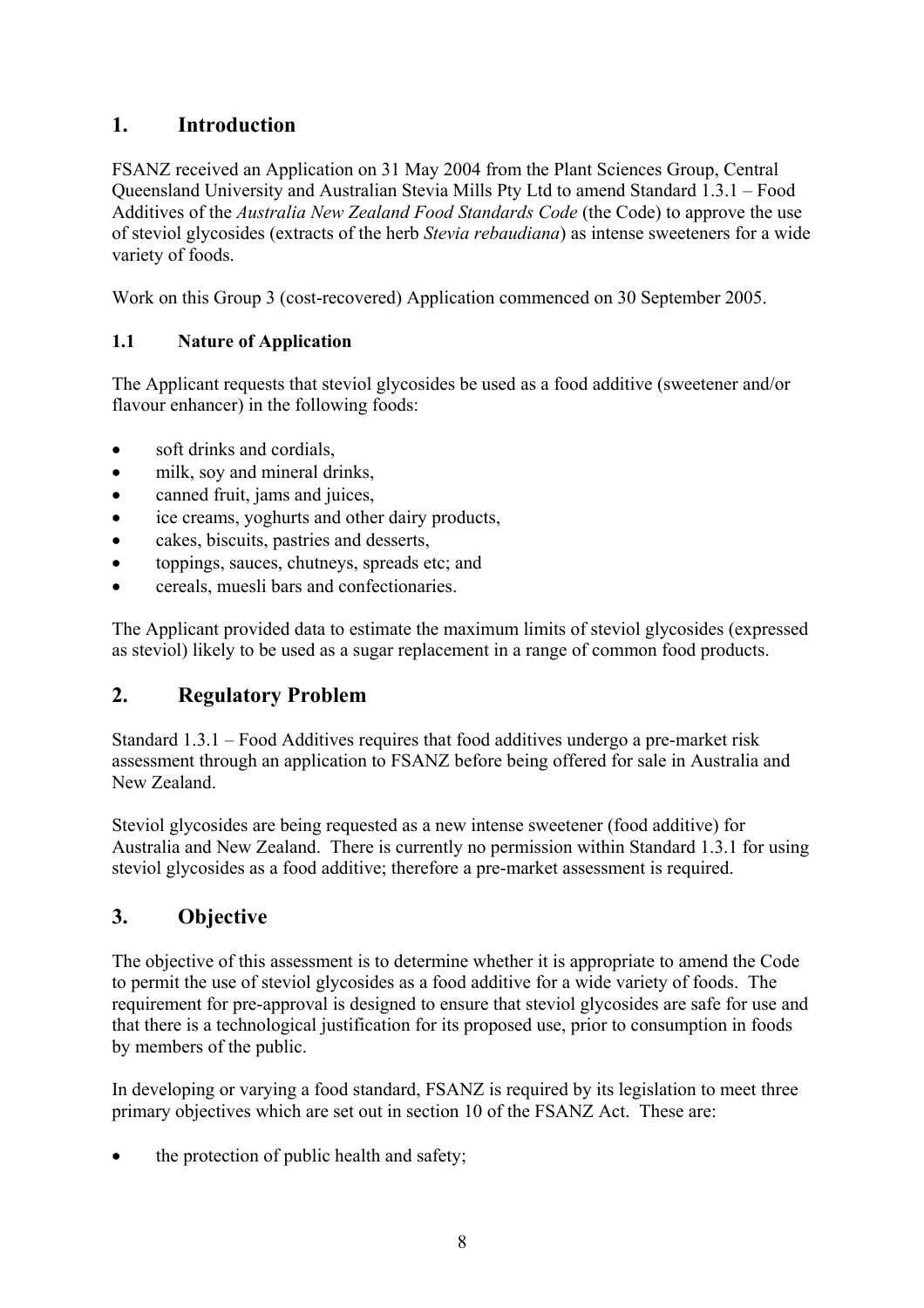- the provision of adequate information relating to food to enable consumers to make informed choices; and
- the prevention of misleading or deceptive conduct.
- In developing and varying standards, FSANZ must also have regard to:
- the need for standards to be based on risk analysis using the best available scientific evidence;
- the promotion of consistency between domestic and international food standards;
- the desirability of an efficient and internationally competitive food industry;
- the promotion of fair trading in food; and
- any written policy guidelines formulated by the Ministerial Council.

# **4. Background**

#### **4.1 Background Information**

*Stevia rebaudiana* is an herb belonging to the chrysanthemum family which grows wild as a small shrub in parts of Paraguay and Brazil. The leaves have traditionally been used as a sweetener. The leaves of *Stevia rebaudiana* contain 8 different steviol glycosides.

Steviol glycosides are considered high intensity sweeteners (250-300 times that of sucrose) and have been used for several years in a number of countries as a sweetener for a range of food products.

Steviol glycosides and rebaudioside A are the major components of Stevia. The Applicant claims that the ratio of these two components is the main determinant of taste 'quality'. Where steviol glycosides are more than 50% of the total glycosides the taste is 'common / traditional', with a 'metallic' or 'liquorice' after-taste. Where rebaudioside A makes up more than 50%, the taste is 'improved' with a reduced after-taste.

The common names used for the purified extract of the stevia plant have included stevia, stevioside and various other names. The extract is a mixture of one or more glycosides of steviol, the most predominant one usually being steviol glycosides. The Joint Expert Committee on Food Additives (JECFA) recently (2004) concluded that the most appropriate name to be used for this extract was "steviol glycosides".

In addition, previously the extract was expressed as a weight (usually mg) of steviol glycosides, although it was actually a mixture of very similar glycosides. As the molecular weights of the various glycosides are different. JECFA has determined that the concentrations/amounts of steviol glycosides should be expressed as steviol content, which is equivalent to approximately 40% of the steviol glycosides content.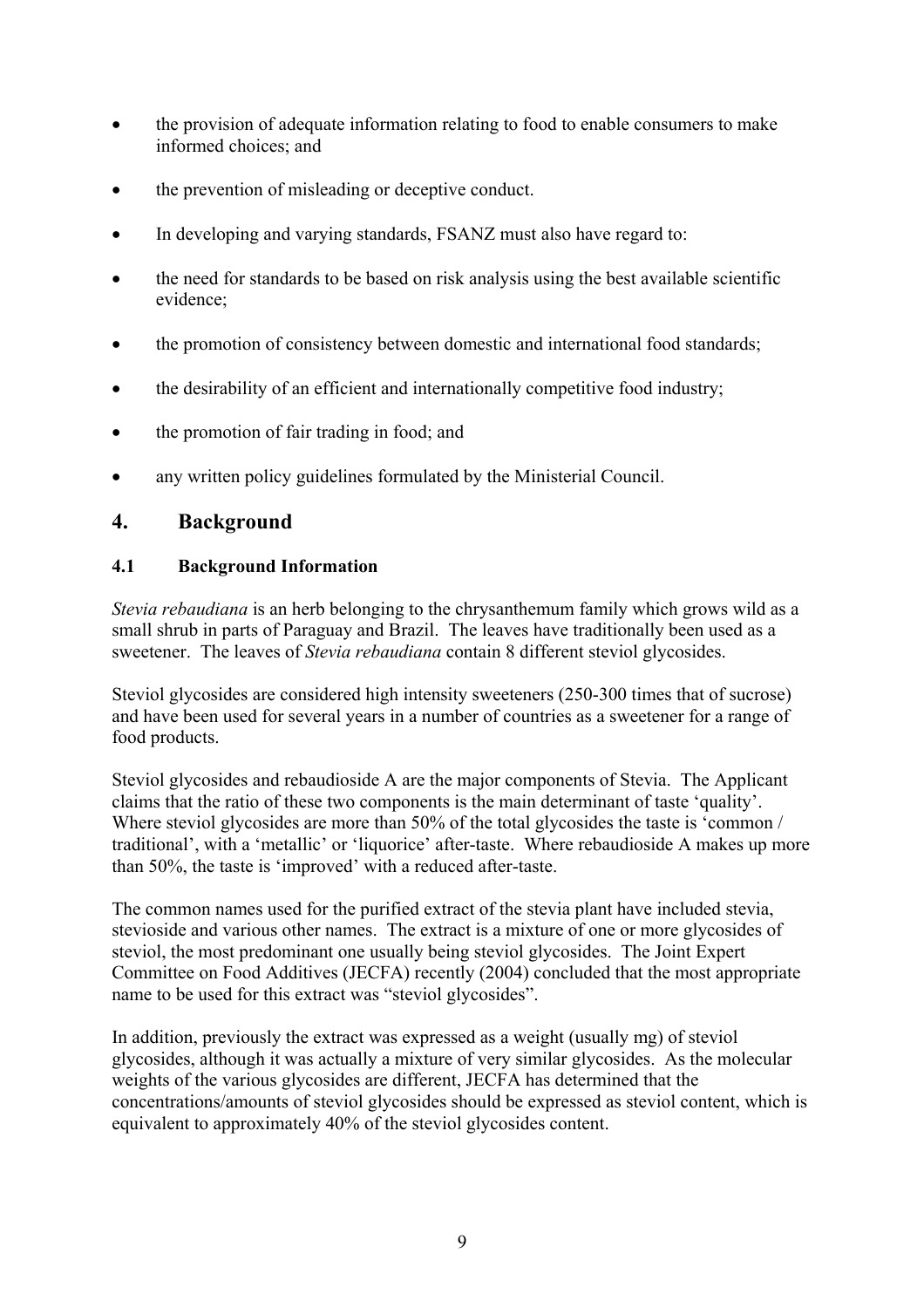### **4.2 Work Plan Classification**

This Application had been provisionally rated as Category of Assessment 4 (level of complexity) and placed in Group 3 on the FSANZ standards development Work Plan. Further details about the Work Plan and its classification system are given in *Information for Applicants* at www.foodstandards.gov.au.

# **5. Relevant Issues**

### **5.1 Food applications**

Steviol glycosides are obtained by extracting leaves of *Stevia rebaudiana* Bertoni with hot water, followed by solvent extraction of the water-soluble extract. The composition of the extracts depends on the composition of the leaves, influenced by soil and climate conditions and on manufacturing process. Commercial products contain at least 95% steviol glycosides.

The Applicant has submitted the following information in regard to food applications of steviol glycosides:

- the main purpose of using steviol glycosides in foods is to enhance the taste and sweetness without needing to use high calorie sweeteners (sucrose, glucose, fructose, honey etc) or other artificial chemical sweeteners;
- steviol glycosides are generally considered to be 250 times sweeter than sucrose; with estimates of sweetness varying from as low as 200 times to over 300 times sweeter;
- the relative sweetness of the individual glycosides is different. Rebaudioside A is sweeter than steviol glycosides (300 times compared with 250 times sucrose) and also has a 'more palatable' taste profile, having less of the metallic/liquorice taste often associated with steviol glycosides;
- as can occur with other sweeteners, steviol glycosides have a synergistic effect on taste when used in conjunction with other sweeteners. Steviol glycosides also tend to produce a sweet taste less instantly than sucrose but it lasts for a longer period; and
- when used in association with other flavours, steviol glycosides act as a flavour enhancer producing a stronger flavour or enabling a smaller quantity of the flavour to be used, e.g. a lemon drink with some of its sugar replaced by steviol glycosides will enhance the lemon taste.

This information will be examined comprehensively at Draft Assessment.

#### **5.2 Safety assessment**

The Joint (FAO/WHO) Expert Technical Committee on Food Additives (JECFA) considered the toxicity data on steviol glycosides at its  $51<sup>st</sup>$  meeting in 1999<sup>2</sup>. JECFA prepared an extensive report on the available safety data on steviol glycosides but was unable to recommend an acceptable daily intake (ADI) because of some deficiencies in the data.

 $\overline{a}$ <sup>2</sup> Safety evaluation of certain food additives. WHO Food Additive Series 42, pp 119-143 (1999)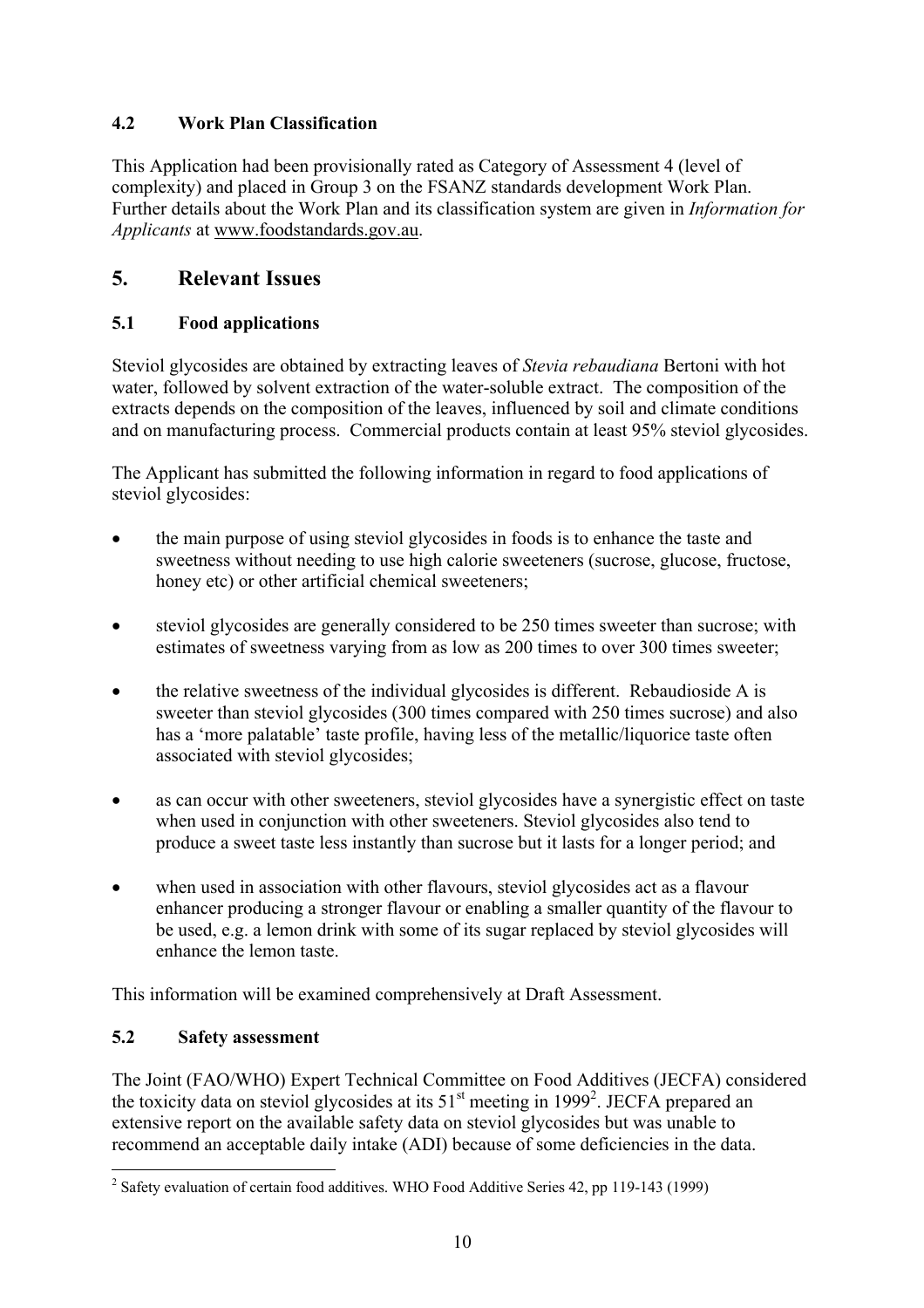Firstly, there was lack of human metabolism studies on steviol glycosides and the metabolite steviol and lack of information on the purity of steviol glycosides. Secondly, the potential mutagenicity of steviol had not been sufficiently tested, particularly *in vivo*.

At the June 2004 JECFA meeting<sup>3</sup>, the Committee noted that data requested at the 51<sup>st</sup> meeting was now available, particularly studies on human metabolism of steviol glycosides, on *in vivo* genotoxicity and that specifications for purity were now developed. JECFA concluded that steviol glycosides and rebaudioside A were not genotoxic *in vitro* or *in vivo* and that the genotoxicity of steviol and some of its derivatives *in vitro* were not expressed *in vivo*. A temporary ADI of 2 mg/kg bw/day was established, expressed as steviol. The Committee required additional information to be submitted by 2007, on the pharmacological effects of steviol glycosides in humans and considered that these studies should also involve repeated exposure to dietary and therapeutic doses, in normotensive and hypertensive individuals and in insulin-dependent and insulin-independent diabetics.

A standard specification and other technical details for steviol glycosides were published by JECFA in the FAO Food and Nutrition Paper Series 52 addendum 12.

A comprehensive risk assessment and evaluation of the toxicological studies for this Application will be performed at Draft Assessment.

### **5.4 Dietary and nutrition considerations**

A dietary exposure study was undertaken by the Nutrition Unit/Heart Foundation Research Centre, Griffith University to evaluate possible dietary implications for consumers of the introduction of steviol glycosides. This data was submitted with the Application. The study showed that the major dietary exposure contributors to exposure are likely to be soft drinks and dairy products.

During the draft assessment process this data will be examined and dietary modelling will be conducted by FSANZ to estimate the potential dietary intake of steviol glycosides in Australia and New Zealand that may result from permitting its use in the foods specified in the Application.

#### **5.5 Relevant international or national regulatory standards**

Steviol glycosides are approved for use in a number of countries. Japan has approved steviol glycosides for more than 30 years and other countries that allow the use of steviol glycosides are China, Russia, Korea, Brazil, Paraguay, Argentina, Indonesia and Israel. Steviol glycosides are not approved as an intense sweetener in the USA or EU.

# **6. Regulatory Options**

FSANZ is required to consider the impact of various regulatory (and non-regulatory) options on all sectors of the community, which includes consumers, food industries and Governments in Australia and New Zealand. The benefits and costs associated with the proposed amendment to the Code will be analysed using regulatory impact principles at Draft Assessment.

 $\overline{a}$ <sup>3</sup> Safety evaluation of certain food additives. WHO Technical Report Series, pp 34-39 (2004)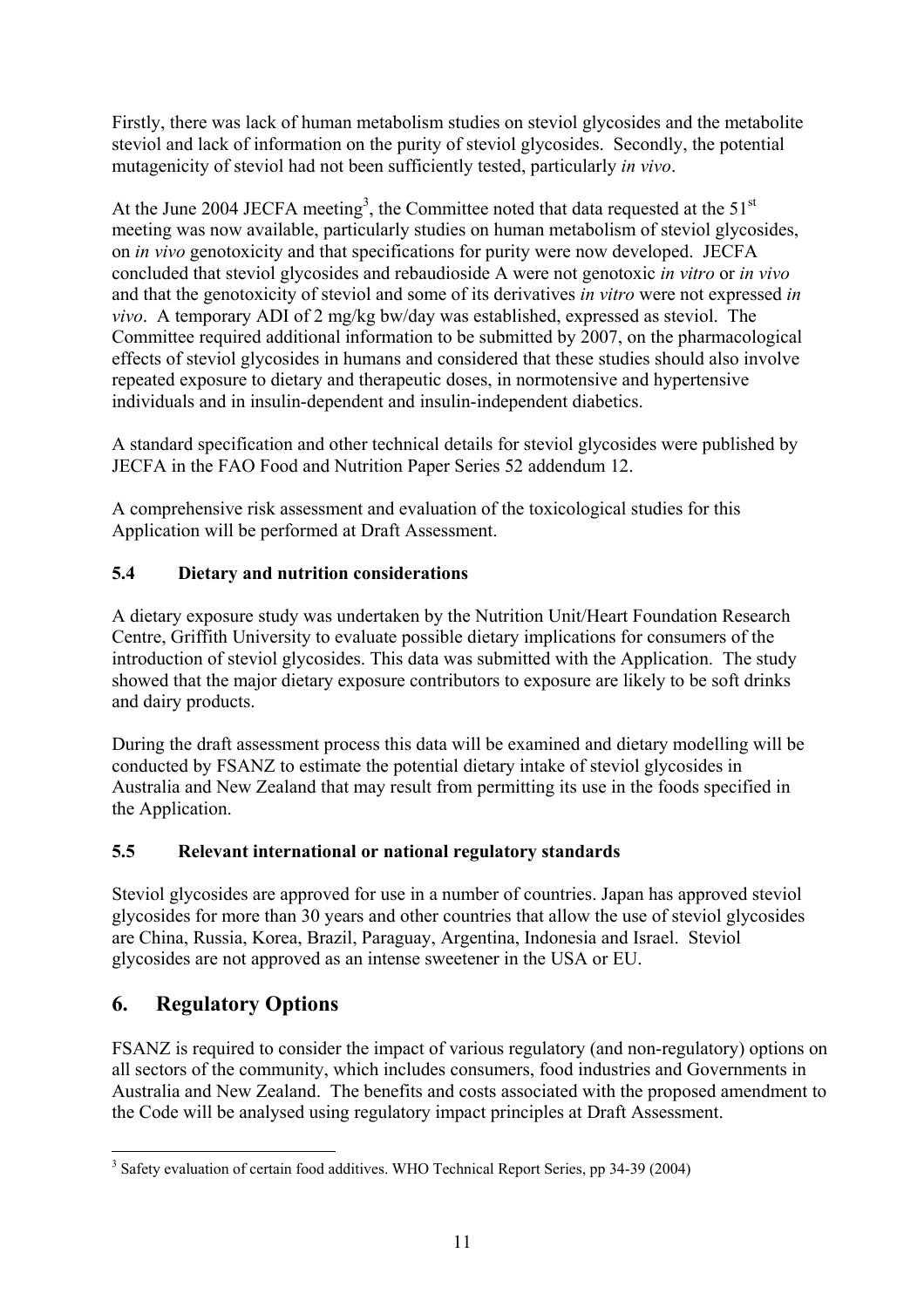There are no options other than a variation to the Code for this Application. Therefore the two regulatory options available for this Application are:

**Option 1.** Not approve the use of steviol glycosides as a food additive.

**Option 2.** Approve the use of steviol glycosides as a food additive.

# **7. Impact Analysis**

#### **7.1 Affected Parties**

The affected parties to this Application include the following:

- consumer associations in Australia and NZ (including diabetic groups);
- manufacturers of intense sweeteners;
- State/Territory jurisdictions;
- Dietitians Association of Australia and the New Zealand Dietitians Association;
- importers of steviol glycosides-containing foods: and
- other regulatory agencies (e.g. the Therapeutic goods Administration) as steviol glycosides are approved as sweeteners in Over The Counter (OTC) supplements

### **7.2 Impact analysis**

In the course of developing food regulatory measures suitable for adoption in Australia and New Zealand, FSANZ is required to consider the impact of all options on all sectors of the community, including consumers, the food industry and governments. The regulatory impact assessment identifies and evaluates, though is not limited to, the costs and benefits of the proposed regulation, and its health, economic and social impacts.

The regulatory impact of the proposed variation to the Code will be assessed at Draft **Assessment** 

# **8. Consultation**

#### **8.1 Public consultation**

FSANZ is seeking public comment to assist in assessing this Application at Draft Assessment.

All stakeholders that make a submission in relation to the Application will be included on a mailing list to receive further FSANZ documents in relation to the Application during the second round of public consultation. If readers of this Initial Assessment Report are aware of others who might have an interest in this Application, they should bring this to their attention. Other interested parties as they come to the attention of FSANZ will also be added to the mailing list for a further round of public consultation after the Draft Assessment.

Comments on, but not limited to, the following would be useful.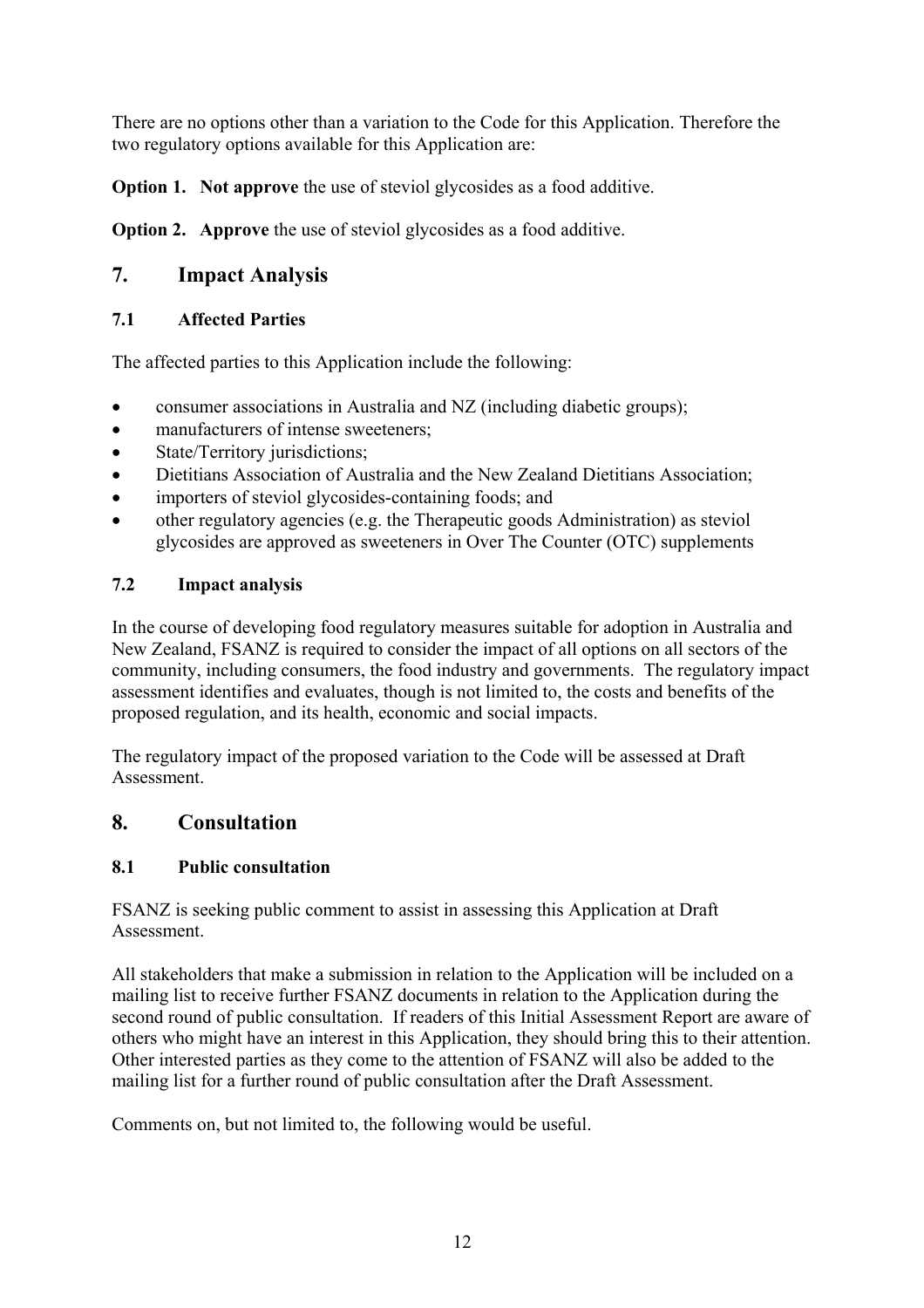- Is there technological justification for the use of steviol glycosides as a food additive?
- Other scientific aspects of the Application, in particular any information relevant to the safety assessment and/or dietary exposure assessment. In addition, are there any dietary and nutritional implications of this Application?
- What are the likely costs and benefits to food manufacturers, consumers and government if steviol glycosides are approved? In particular, comment is sought from consumers with diabetes on the costs and benefits to those individuals of approval of steviol glycosides.
- In considering the potential costs or benefits of this application to you as a stakeholder, do the benefits outweigh the costs?
- What are the costs or benefits for government administration, enforcement, public health and safety etc?

### **8.2 World Trade Organization (WTO)**

As members of the World Trade Organization (WTO), Australia and New Zealand are obligated to notify WTO member nations where proposed mandatory regulatory measures are inconsistent with any existing or imminent international standards and the proposed measure may have a significant effect on trade.

Amending the Code to approve the use of steviol glycosides is unlikely to have a significant effect on trade, however this issue will be fully considered in the context of the Regulatory Impact Statement at Draft Assessment and, if necessary, notification will be made in accordance with the WTO Technical Barrier to Trade (TBT) or Sanitary and Phytosanitary Measure (SPS) agreements.

This will enable other WTO member countries to comment on proposed changes to standards where they may have a significant impact on them.

# **9. Conclusion and Recommendation**

Having regard to the criteria for Initial Assessments in section 13 of FSANZ Act, FSANZ recommends that the Application be accepted for the following reasons:

- The Application is to permit the use of steviol glycosides as a food additive.
- The Application relates to a matter that may warrant a variation of a food regulatory measure as a food additive in Standard 1.3.1, if further assessment supports such a variation.
- The Application is not so similar to a previous application that it ought not be accepted.
- At this stage of the assessment, the Authority is not able to determine whether the costs that would arise from a variation to the Code to approve steviol glycosides as a food additive would outweigh the direct and indirect benefits to the community, Government or industry. FSANZ will call for specific submissions on this issue and re-address the matter at Draft Assessment. There is nothing apparent at this stage of the assessment, however, to indicate that the costs arising from this variation will outweigh the benefits.